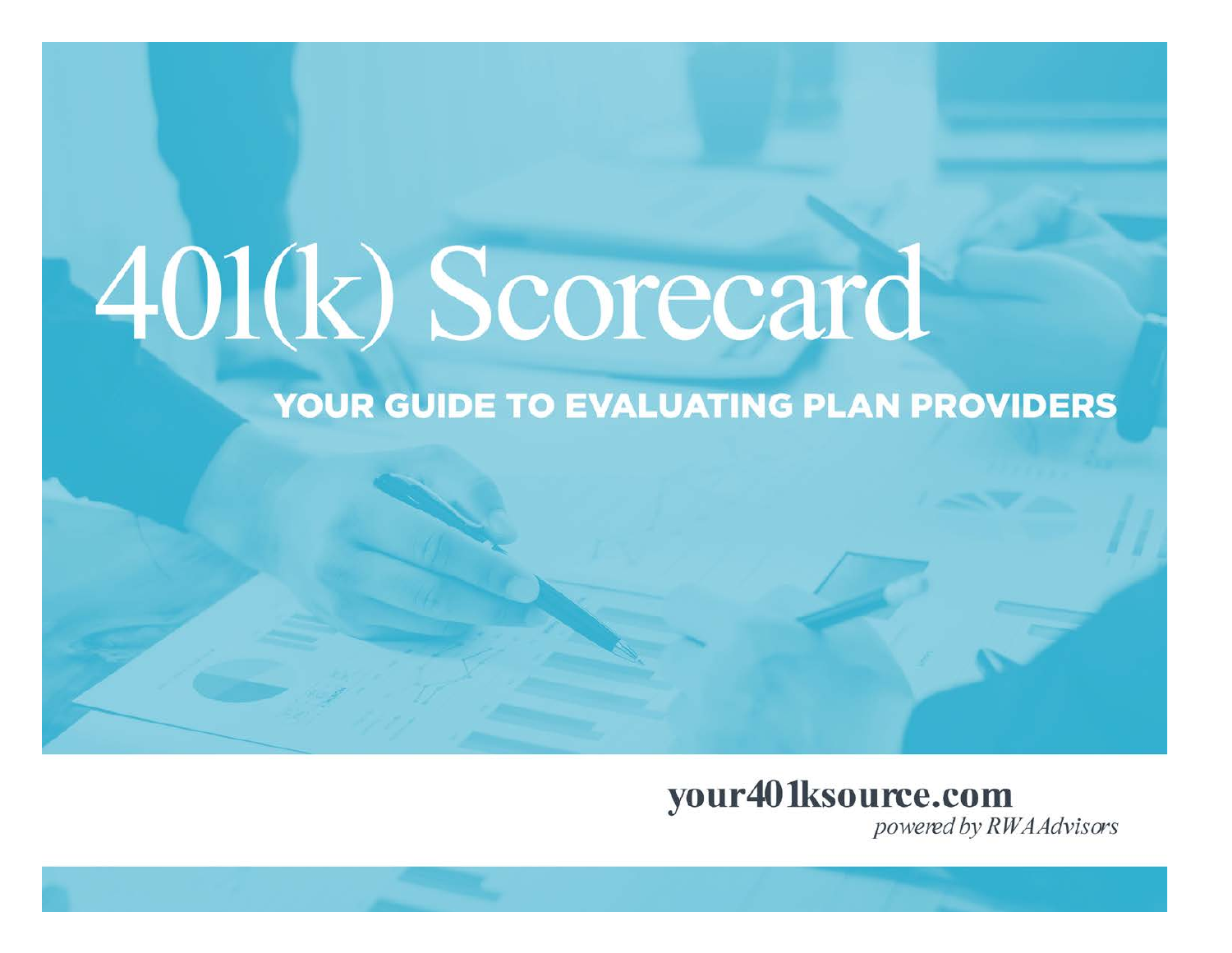### 401(k) Scorecard

**YOUR GUIDE TO EVALUATING PLAN PROVIDERS** 

# **401(k) Plan Scorecard**

If you're considering changing 401(k) providers but are not certain of all the questions to ask and topics to cover, don't fret. There are multiple approaches to getting solid options. This scorecard is designed to be used as a guide to cover the most important subjects and questions. By the end of this process you should have a 401(k) that is better designed (yes, designed) and less expensive than what you have now. Better employee communications, better thought out investment options and less overall work for you and your staff.

As you go through this scorecard you will find that there are different parties in the process - plan record keepers, third party administrators, financial advisors and administrative fiduciaries. Financial advisors use lots of industry jargon and can be less than transparent about their fees and what liabilities they are taking for you. There are over 250 companies that offer 401K services. Plan recordkeeping such as the large insurance companies, mutual fund companies and independent providers. Then you will need a third-party administrator (TPA's). You'll find that there are large national companies and hundreds of local and regional TPAs. Fiduciary services can be provided by large national firms and lots of local firms with pricing being very fluid. If you're looking for investment services, you'll find that hundreds of large and regional companies provide the service along thousands of individual financial advisors.

#### The Six Elements of a 401(k) Plan:

- 1. Value Proposition: Recruit, Retain, and Reward your Employees
- 2. Fees: Keeps fees in the 401(k) plan in check from plan administration to individual investment fees.
- 3. Administrative Work: Completes the day-to-day tasks that come with sponsoring a 401(k) plan.
- 4. Compliance and Plan Design: Ensures your 401(k) plan meets Department of Labor and IRS requirements.
- 5. Investment Selection: Include slow-fee fund options, such as index and target date funds.
- 6. Payroll Integration: Integrate with payroll providers

The quality and management of each are critical to keep your 401(k) house in order. Each of these can be fully delegated or fully managed by you, it's all a matter of how much time and liability you want to take on – and how much expertise you have on the team.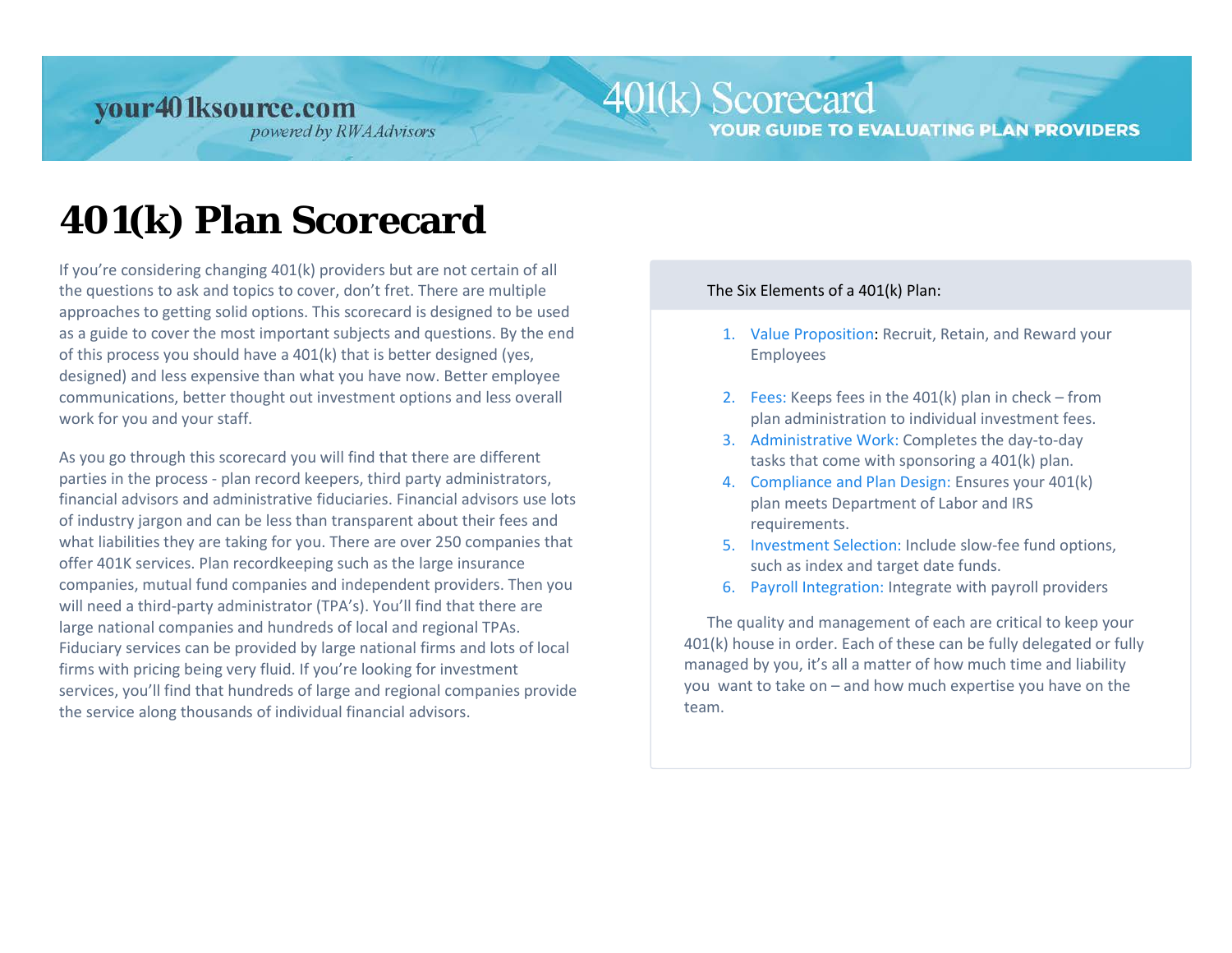# **1. Does the plan help you Recruit, Retain and Reward your Employees?**

Does it take care of your employees without a lot of work and high fees?

What is the functionality of the employee's online experience?

- What tools do you provide to help increase average participation and savings rates of participants in the plan?
- What communications do you send to employees (example: monthly balance updates, quarterly statements, etc.)?
- $\Box$  How often will employees hear from you (example: monthly, quarterly, annually)?
- Which of these communication delivery methods do you support?
	- Direct mail
	- Email
	- Text messaging
- $\Box$  Do you have a mobile app? Is there a difference in the functionality between the mobile app and the online?
- $\Box$  Do you have a team to help my employees with password or login issues?

Does your help support line offer support after work hours?

 $\Box$  How do you educate employees on how our company match works?

YOUR GUIDE TO EVALUATING PLAN PROVIDERS

- Do you support automatic enrollment and auto-increase?
- $\Box$  What is your process for registering a new participant?

401(k) Scorecard

- What is your security process? How is that communicated to participants?
- $\Box$  Can you support automatic annual increases to employee savings rates?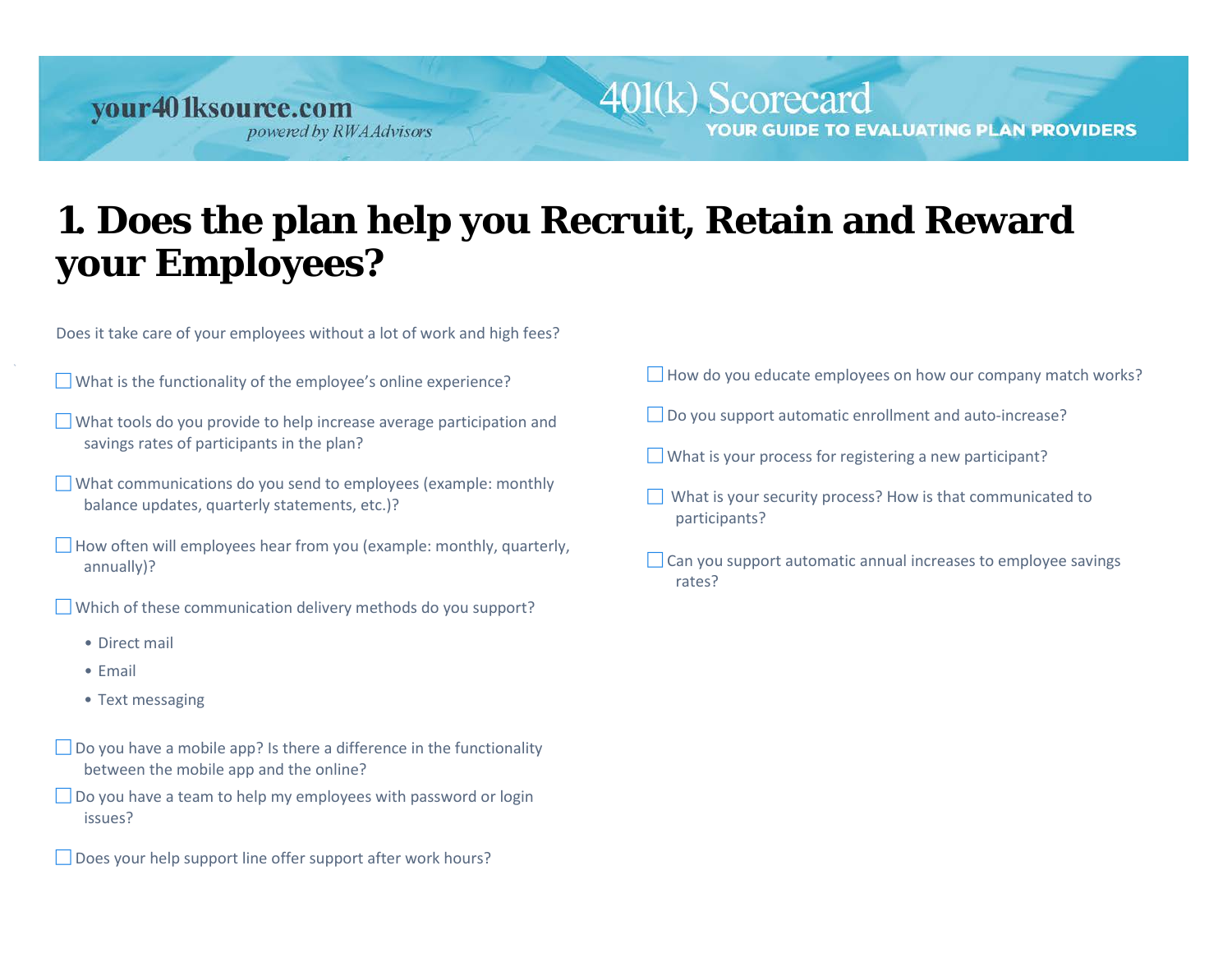#### 401(k) Scorecard **YOUR GUIDE TO EVALUATING PLAN PROVIDERS**

# **2. Fees:**

Fees are charged 3 different ways

- 1. Flat Fee- Ex \$1,500
- 2. Per Participant Fee- Ex \$38 per participant for the first 100 and \$32 per participant after
- 3. Assets Under Management (AUM)- Generally expressed in basis points (Bps) annually.

Ex- .11% or 11 Bps which translates into 11% of 1% per

11bps for a 100K account equals \$110 per year. Generally, AUM fees are paid on a quarterly basis

#### Set-up Fees?

| $\Box$ How much do you charge employees including the average fund fee? |  |  |  |  |  |
|-------------------------------------------------------------------------|--|--|--|--|--|
|                                                                         |  |  |  |  |  |

|                  | Flat | % | Per Participant |
|------------------|------|---|-----------------|
| Account fee:     |      |   |                 |
| • Recordkeeping: |      |   |                 |
| $\bullet$ TPA:   |      |   |                 |
| • Advisory:      |      |   |                 |
| • Custodial:     |      |   |                 |
| • Total:         |      |   |                 |

 $\Box$  Can I set whether the employee or employer pays the fees?

What other fees are charged?

- Transfers
- Amendments
- Termination
- Loans, hardship, rollover, distribution fees
- Divorce Settlements QDROs

 $\Box$  How do you educate employees on the fees in the 401(k) plan?

□ Do you receive any 12b-1 or other compensation from any mutual funds that are or will be contained in our plan? If so, do you rebate that back to the plan?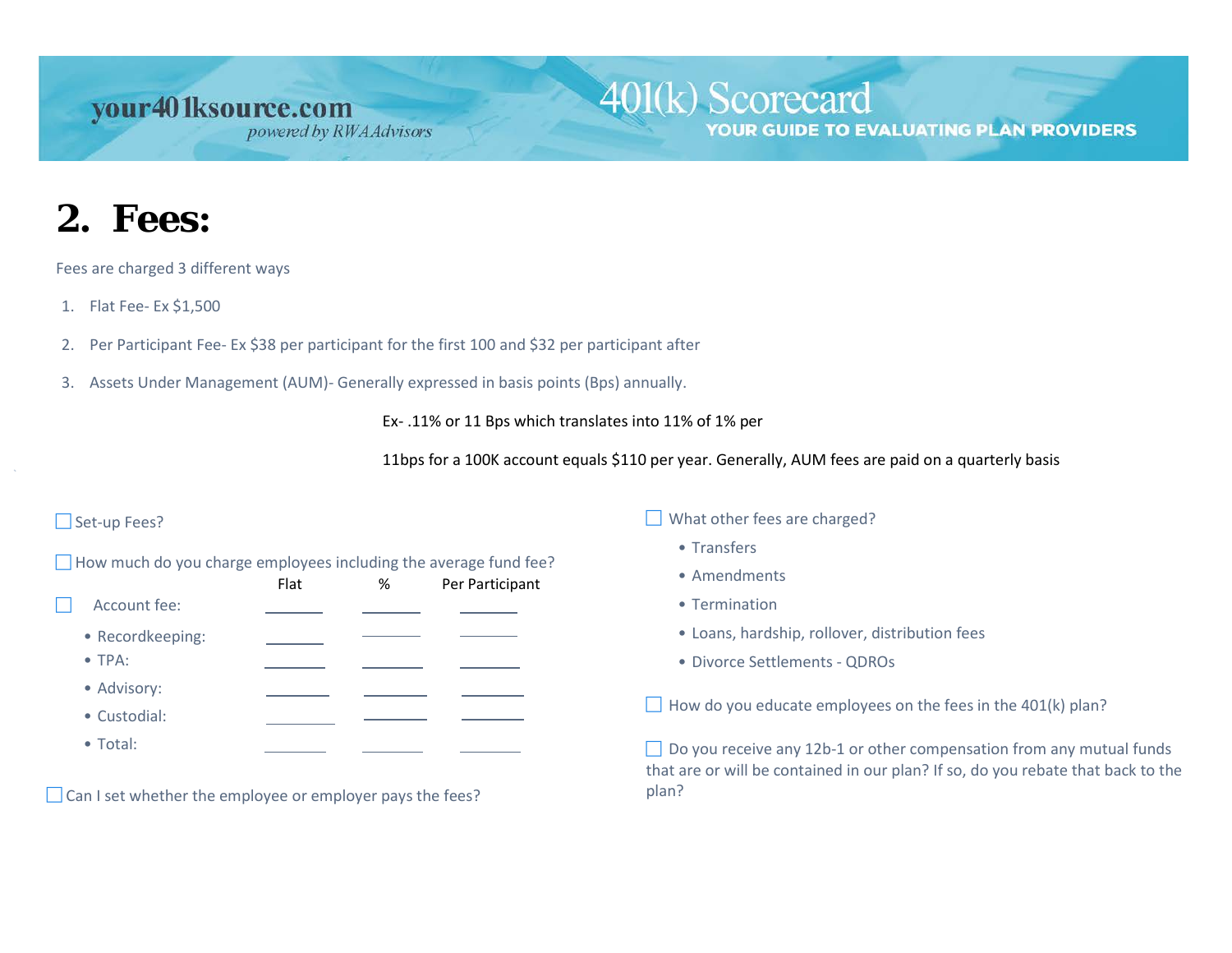#### 401(k) Scorecard **YOUR GUIDE TO EVALUATING PLAN PROVIDERS**

## **3. Administrative Work:**

What you or your administrative staff will do on a day-to-day basis will largely depend on the answers to the following questions.

 $\Box$  Do you have payroll integration with my payroll provider? (more on this later)

Will I need to do any work related to changes employees make to their plan (savings rates, rebalancing, enrollment status, etc.)?

 $\Box$  Who enters the changes in an employees status? Is it electronically?

□ Do you track employee eligibility or will I need to manually calculate this?

■ Do you review and approve hardship withdrawals, Loans, and/or QDROs?

 $\Box$  Can all forms be submitted electronically?

Do any forms need wet signatures?

What forms do I have to do vs the employees?

□ Do you have an Employee Portal that shows what needs to be completed?

 $\Box$  Do you calculate the discretionary match and/or profit-sharing contributions for me?

 $\Box$  For compliance, testing & other administrative work show how you help us keep track of all the tasks.

 $\Box$  What are your responsibilities for testing? What are mine?

 $\Box$  What work do you do for me that makes you stand out from  $\Box$ competitors?

 $\Box$  Do you provide an automatic reporting function?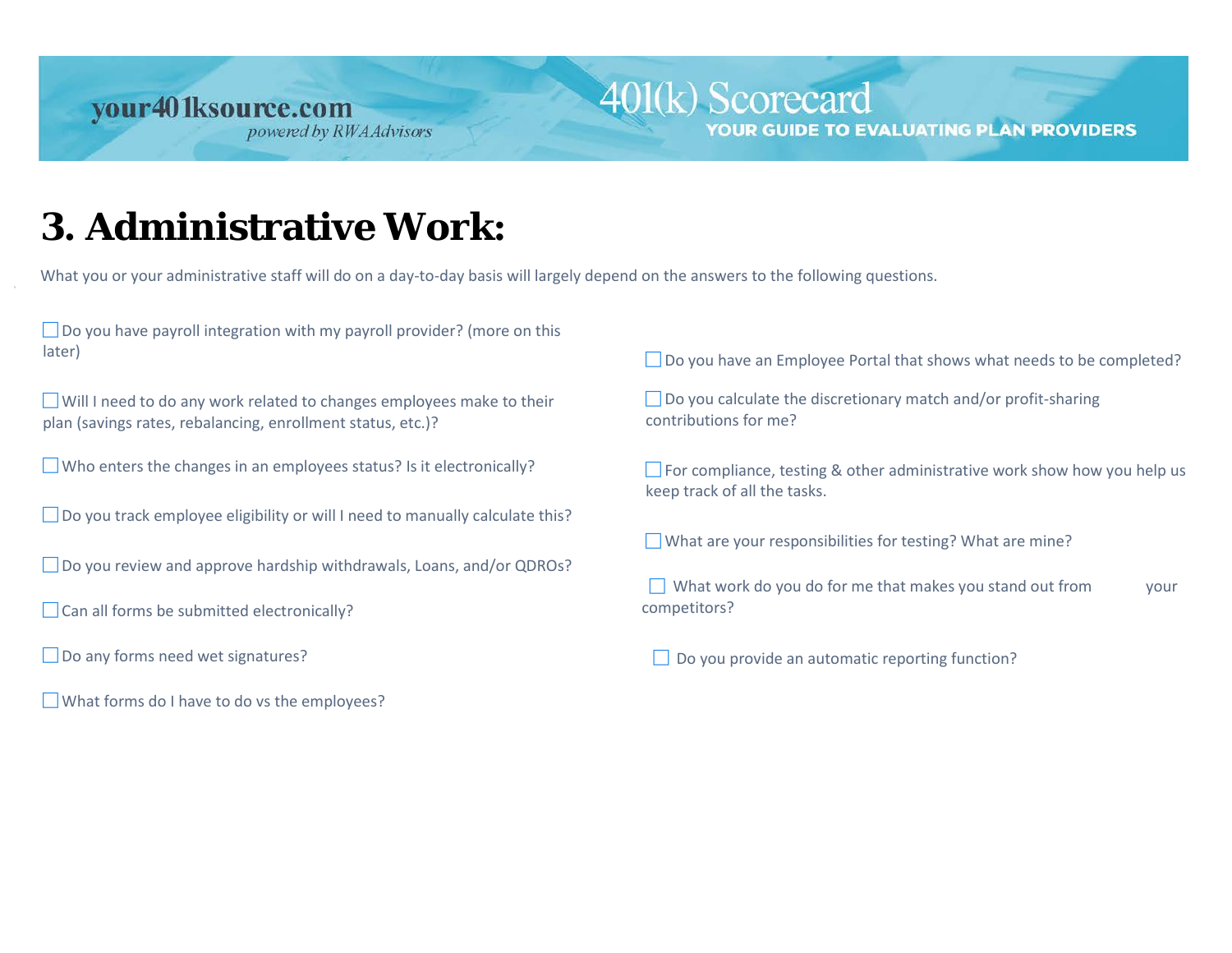#### 401(k) Scorecard YOUR GUIDE TO EVALUATING PLAN PROVIDERS

# **4. Compliance and Plan Design:**

Does your plan need to change to make it complaint or more advantageous to participants?

 $\Box$  To what level do you help in designing or modifying any parts of my plan?

 $\Box$  How much do you charge for a custom plan?

 $\Box$  How much of a role do you plan in helping design 401(k) rules (employee eligibility, match, profit sharing, vesting schedule)?

◯ Do you complete and sign all required investment documents?

 $\Box$  3(16) fiduciary – Do I need one? If so, which 3(16) services do you provide?

 $\Box$  Are you a 3(38) or a 3(21) fiduciary? Do I need to be either one of these

□ Do you provide guidance on non-discrimination testing, including regular testing to determine whether the plan is heading towards failing the test?

 $\Box$  How frequently do you run non-discrimination test checks (weekly, quarterly, annually)?

 $\Box$  Can or do you audit the plan periodically? ?

 $\Box$  What will an audit cost me?

 $\Box$  How much of a role do you play in helping design 401(k) rules (determines employee eligibility, profit sharing, vesting schedule)?

 $\Box$  Is there a minimum length of time we must stay with your company for plan administration?

 Who is responsible and liable for the following plan administrative duties? (You or the 401(k) provider are the two likely options.)

- Tracking eligibility and sending notices?
- Reviewing, approving, and documenting loans, hardship withdrawals and QDROs?
- Signing the Form 5500?

 $\Box$  Tell me about your cyber security. Can you send me your cyber security policy.

 $\Box$  Do you offer flexible options to add profit sharing and/or a discretionary match?

 $\Box$  Do you calculate the discretionary match and/or profit-sharing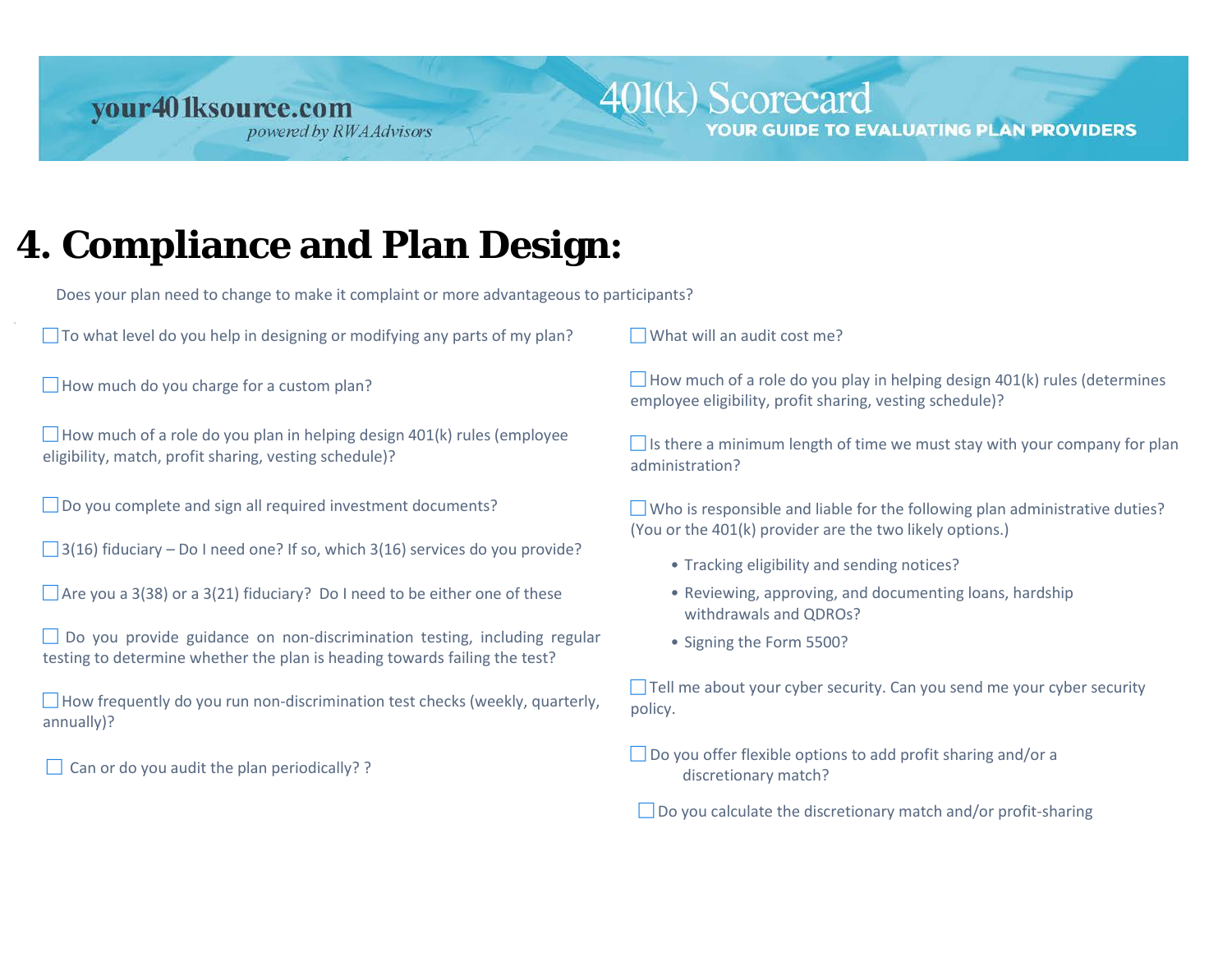#### 401(k) Scorecard YOUR GUIDE TO EVALUATING PLAN PROVIDERS

## **5. Investment Selection:**

Answers to these questions can help you provide employees with low-fee fund options that include index and target date funds.

 $\Box$  How many funds can I pick from?

 $\Box$  Are there any limitations on the fund choices?

What is the average fund expense ratio?

 $\Box$  Do you have any favored or proprietary funds?

 $\Box$  Can my employees purchase individual stock in their accounts?

 What is the investment default fund (should be a low-fee, passively managed fund like a Target Date Fund)?

□ Do employees have access to investment advisors?

What asset allocation or risk management tools are available to participants?

Does your employee education program meet the Department of Labor's 404(c) education requirement?

■ Do you have people in the field that will conduct meetings to update us on portfolio performance?

Describe your approach to educating our employees. Do you have an "advice" service? If you offer an advice service, will you act as a co-fiduciary?

■ Do you provide my employees with individual investment advice, or general investment education?

Do you provide financial literacy classes to participants? What subjects?

 $\Box$  If you provide this service, how many 1:1 employee advisory sessions have you conducted over the past 12 months?

- Of the employees that you met with, how many ultimately increased their savings rate?
- Of the employees that you met with, how many ultimately changed their portfolios?

□ Investment Committee- Do you assist in supporting one? Do you prepare minutes to reflect the issues discussed and actions taken?

 $\Box$  Risk Assessment- What tools do you offer for an employee risk assessment?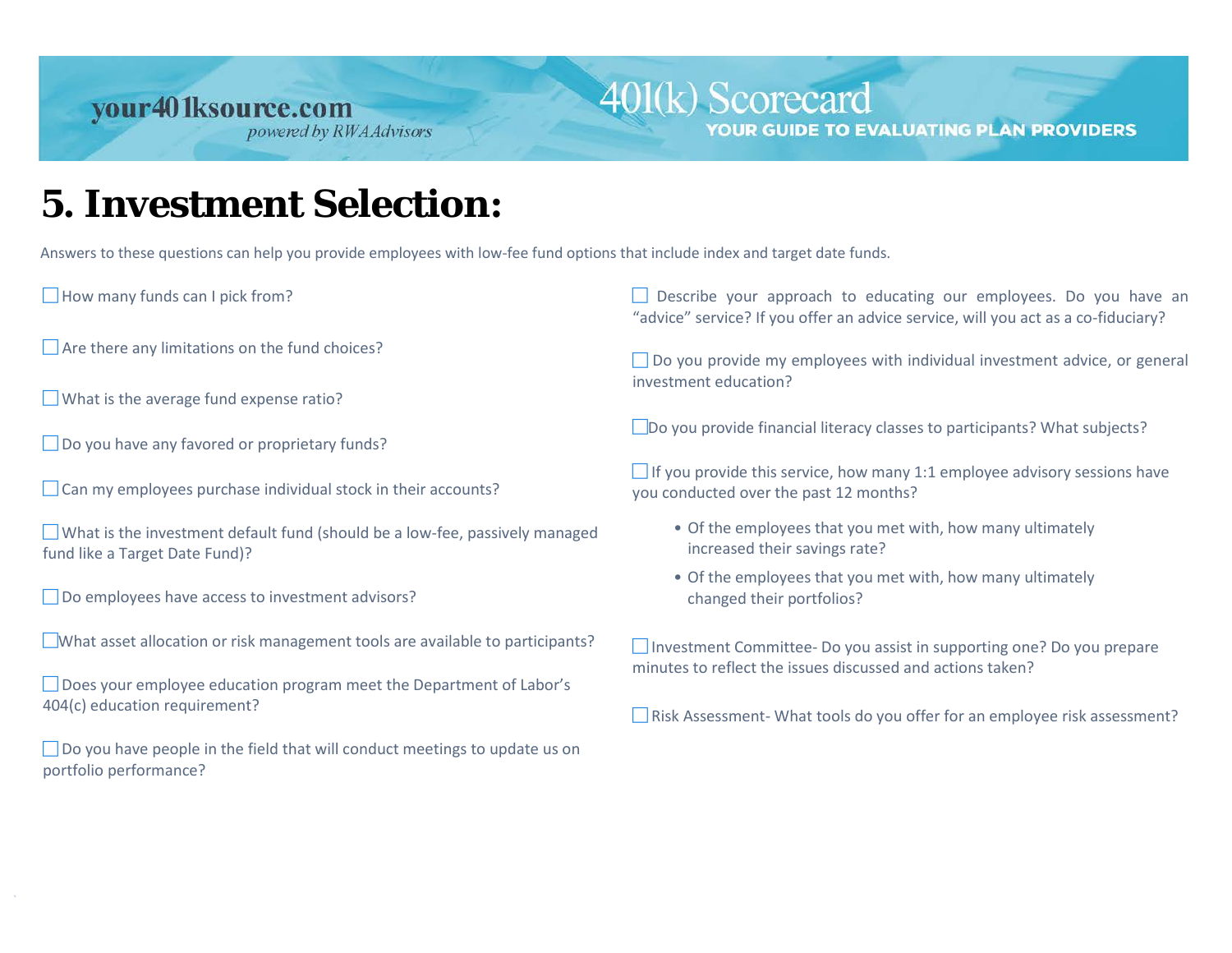#### 401(k) Scorecard **YOUR GUIDE TO EVALUATING PLAN PROVIDERS**

## **Payroll Integration:**

Do you have 180º or 360º integration between your 401(k) recordkeeper and your payroll provider

 $\Box$  Do you offer a 360<sup>o</sup> integration with my payroll provider?

 $\Box$  How exactly does the information flow back and forth through the apps, etc.?

 What is the deadline prior to payroll dropping for an employee to make changes?

 $\Box$  Is there any human intervention in the process?

 $\Box$  How many clients are using the system?

What kind of problems are you experiencing?

 $\Box$  Do you have a reporting function?